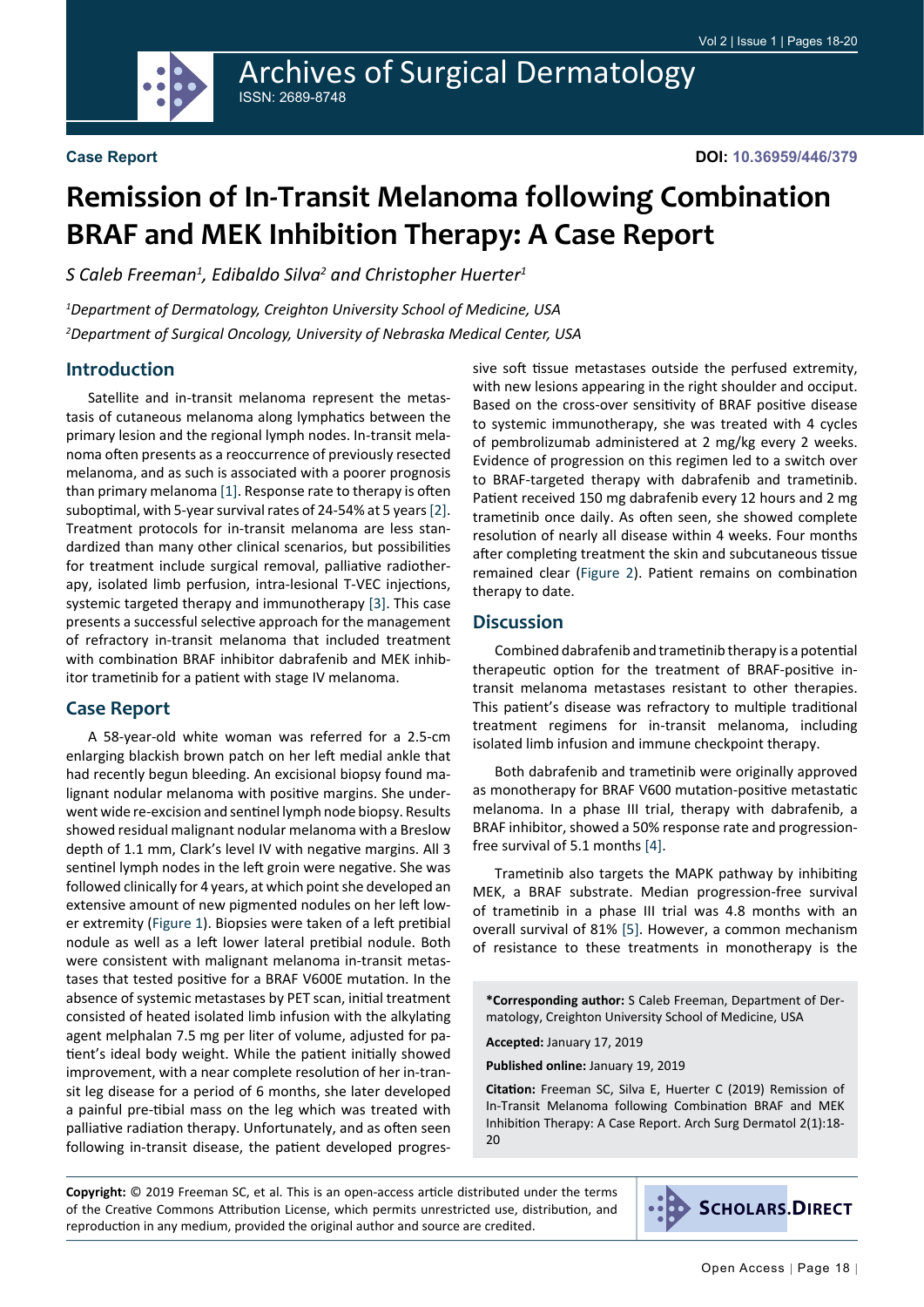<span id="page-1-0"></span>

**Figure 1:** Melanoma in-transit metastases on the left leg.

development of bypass pathways such as MAPK reactivation [[6\]](#page-2-7). Previous studies showed that resistance to monotherapy with a BRAF inhibitor such as dabrafenib developed within 6 to 7 months of initiating therapy in 50% of patients [[7\]](#page-2-8).

Because dabrafenib and trametinib both target the same pathway but via different mechanisms, combination therapy is now the preferred option to limit the development of resistance and thus improve outcomes [\[8](#page-2-9)]. The phase III clinical trial COMBI-d compared therapy with both dabrafenib

<span id="page-1-1"></span>

**Figure 2:** Patient's lower limb after treatment with the combination therapy.

and trametinib to dabrafenib alone. Results showed a 25% reduction in the risk of progression or death [[9\]](#page-2-5). A separate study showed that combined therapy inhibiting both BRAF and MEK showed an improved response when compared to monotherapy, with 70% of patients experiencing a complete or partial response within a year [[10\]](#page-2-6).

This patient presently remains on combination therapy with dabrafenib and trametinib. Currently no guidelines for cessation of treatment exist, and physicians must balance the potential hazard of discontinuing combination treatment with the immense financial burden this treatment method places on both the patient and health care system. Further research and analysis is needed to guide physicians in determining